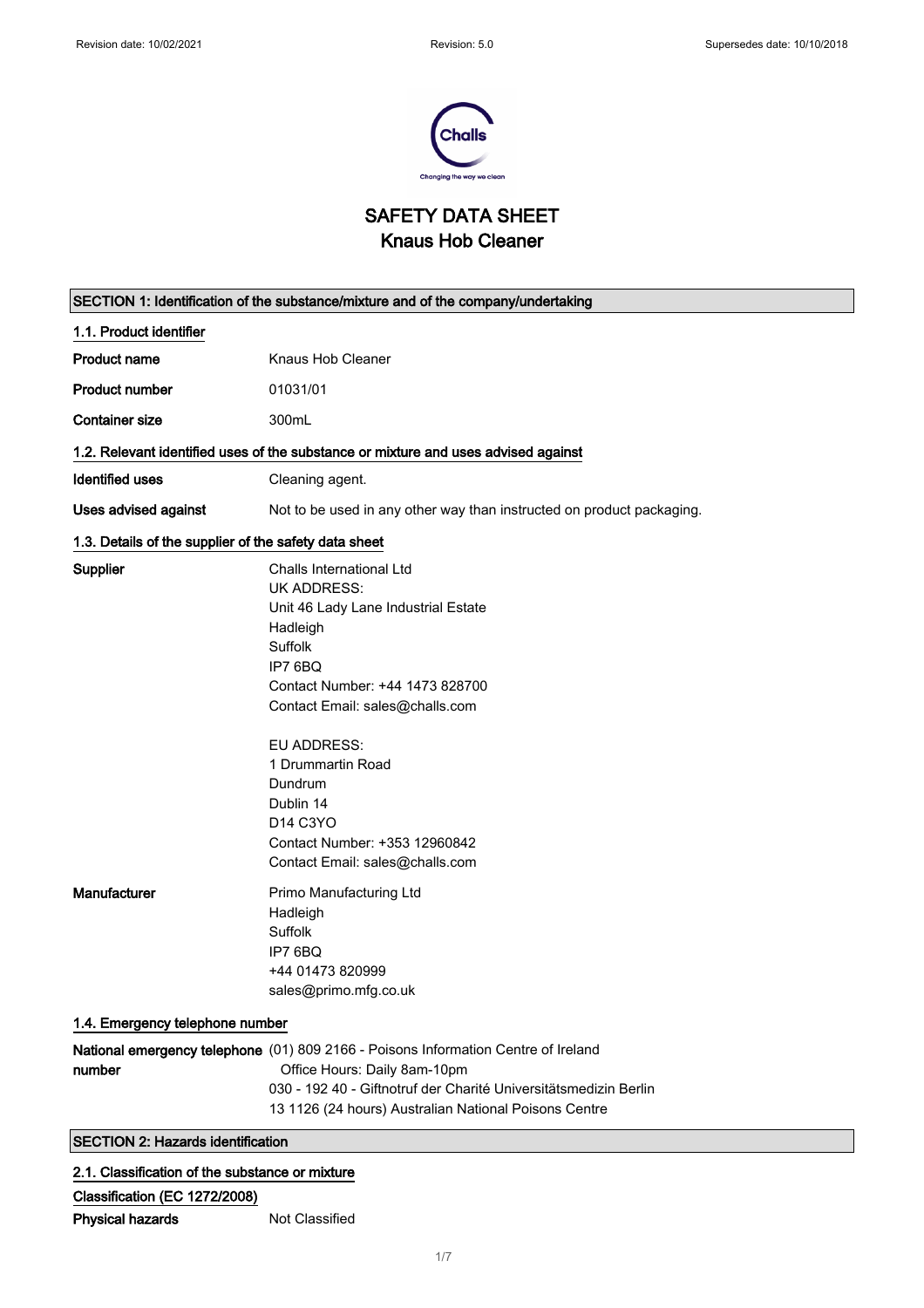| Health hazards                               | Not Classified                                                                                                                                                                                                                                                                                  |
|----------------------------------------------|-------------------------------------------------------------------------------------------------------------------------------------------------------------------------------------------------------------------------------------------------------------------------------------------------|
| <b>Environmental hazards</b>                 | Not Classified                                                                                                                                                                                                                                                                                  |
| Classification (67/548/EEC or<br>1999/45/EC) | R52/53                                                                                                                                                                                                                                                                                          |
| 2.2. Label elements                          |                                                                                                                                                                                                                                                                                                 |
| <b>Hazard statements</b>                     | NC Not Classified                                                                                                                                                                                                                                                                               |
| <b>Precautionary statements</b>              | P101 If medical advice is needed, have product container or label at hand.<br>P102 Keep out of reach of children.<br>P103 Read label before use.<br>Always store upright in a cool, dry, well-ventilated place.<br>P501 Dispose of contents/ container in accordance with national regulations. |
| Detergent labelling                          | < 5% anionic surfactants                                                                                                                                                                                                                                                                        |

### 2.3. Other hazards

This substance is not classified as PBT or vPvB according to current EU criteria.

| <b>SECTION 3: Composition/information on ingredients</b> |                                                                                                                                                                                                                                  |
|----------------------------------------------------------|----------------------------------------------------------------------------------------------------------------------------------------------------------------------------------------------------------------------------------|
| 3.2. Mixtures                                            |                                                                                                                                                                                                                                  |
| 2-(2-butoxyethoxy)ethanol                                | $1 - 5%$                                                                                                                                                                                                                         |
| CAS number: 112-34-5                                     | EC number: 203-961-6                                                                                                                                                                                                             |
| Classification<br>Eye Irrit. 2 - H319                    |                                                                                                                                                                                                                                  |
|                                                          |                                                                                                                                                                                                                                  |
| 2,3-dimethyl-1,3-dioxolan-4-ylmethanol                   | $1 - 5%$                                                                                                                                                                                                                         |
| CAS number: 100-79-8                                     | EC number: 202-888-7                                                                                                                                                                                                             |
| Classification<br>Eye Irrit. 2 - H319                    |                                                                                                                                                                                                                                  |
|                                                          | The Full Text for all R-Phrases and Hazard Statements are Displayed in Section 16.                                                                                                                                               |
| <b>Composition comments</b>                              | None of the ingredients are required to be listed.                                                                                                                                                                               |
| <b>SECTION 4: First aid measures</b>                     |                                                                                                                                                                                                                                  |
| 4.1. Description of first aid measures                   |                                                                                                                                                                                                                                  |
| Inhalation                                               | Remove affected person from source of contamination. Keep affected person warm and at<br>rest. Get medical attention if any discomfort continues.                                                                                |
| Ingestion                                                | Rinse mouth thoroughly with water. Never give anything by mouth to an unconscious person.<br>Get medical attention immediately.                                                                                                  |
| Skin contact                                             | Remove affected person from source of contamination. Take off immediately all contaminated<br>clothing and wash it before reuse. Wash skin thoroughly with soap and water. Get medical<br>attention if any discomfort continues. |
| Eye contact                                              | Remove affected person from source of contamination. Rinse immediately with plenty of<br>water. Remove any contact lenses and open eyelids wide apart. Continue to rinse for at least<br>15 minutes and get medical attention.   |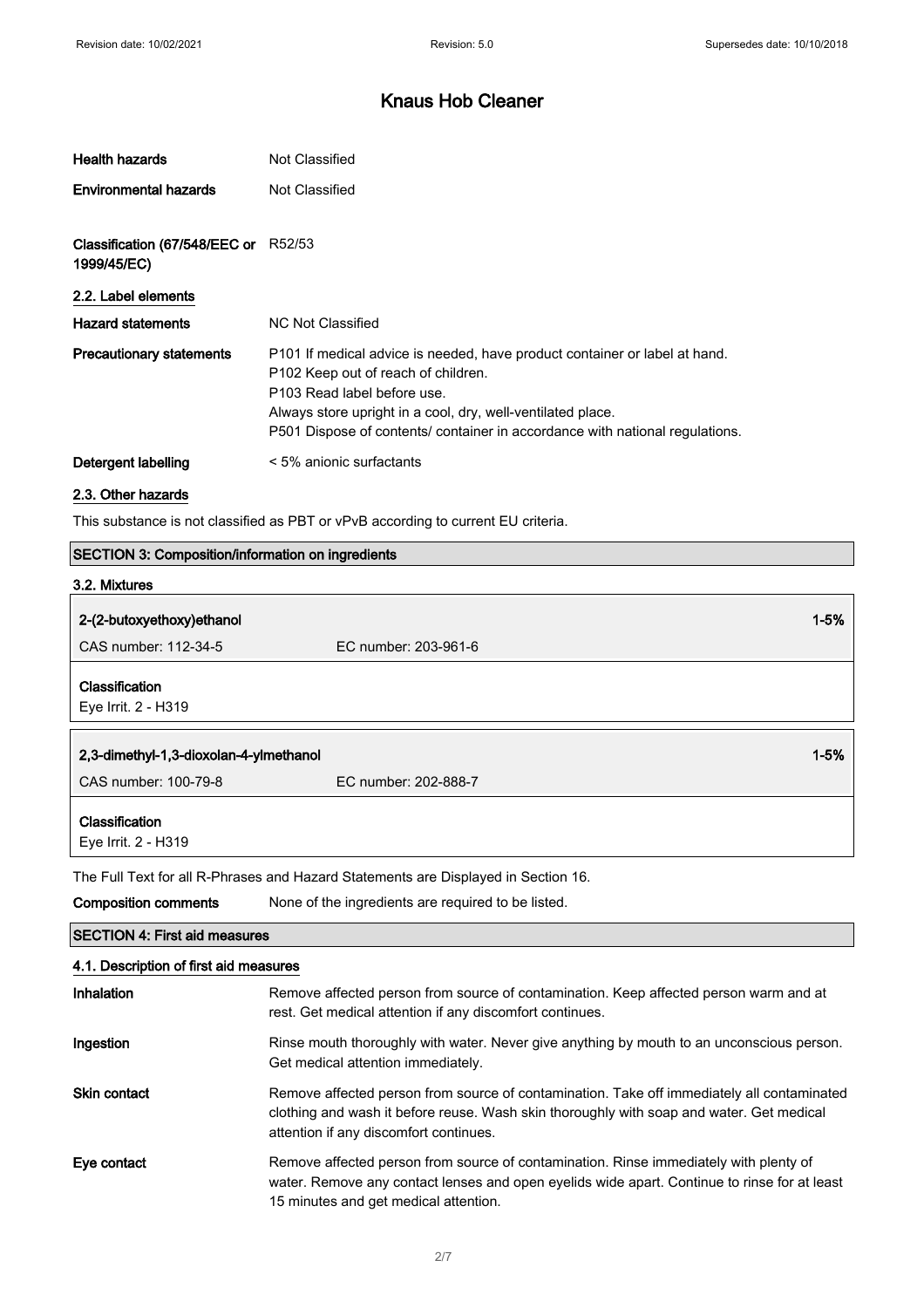| 4.2. Most important symptoms and effects, both acute and delayed  |                                                                                                                                                                                                                                                                                                                                                                                 |
|-------------------------------------------------------------------|---------------------------------------------------------------------------------------------------------------------------------------------------------------------------------------------------------------------------------------------------------------------------------------------------------------------------------------------------------------------------------|
| <b>General information</b>                                        | The severity of the symptoms described will vary dependent on the concentration and the<br>length of exposure.                                                                                                                                                                                                                                                                  |
|                                                                   | 4.3. Indication of any immediate medical attention and special treatment needed                                                                                                                                                                                                                                                                                                 |
| <b>Specific treatments</b>                                        | Treat symptomatically.                                                                                                                                                                                                                                                                                                                                                          |
| <b>SECTION 5: Firefighting measures</b>                           |                                                                                                                                                                                                                                                                                                                                                                                 |
| 5.1. Extinguishing media                                          |                                                                                                                                                                                                                                                                                                                                                                                 |
| Suitable extinguishing media                                      | The product is not flammable. Use fire-extinguishing media suitable for the surrounding fire.                                                                                                                                                                                                                                                                                   |
| 5.2. Special hazards arising from the substance or mixture        |                                                                                                                                                                                                                                                                                                                                                                                 |
| <b>Hazardous combustion</b><br>products                           | None known.                                                                                                                                                                                                                                                                                                                                                                     |
| 5.3. Advice for firefighters                                      |                                                                                                                                                                                                                                                                                                                                                                                 |
| Special protective equipment<br>for firefighters                  | Wear positive-pressure self-contained breathing apparatus (SCBA) and appropriate protective<br>clothing.                                                                                                                                                                                                                                                                        |
| <b>SECTION 6: Accidental release measures</b>                     |                                                                                                                                                                                                                                                                                                                                                                                 |
|                                                                   | 6.1. Personal precautions, protective equipment and emergency procedures                                                                                                                                                                                                                                                                                                        |
| <b>Personal precautions</b>                                       | For personal protection, see Section 8.                                                                                                                                                                                                                                                                                                                                         |
| 6.2. Environmental precautions                                    |                                                                                                                                                                                                                                                                                                                                                                                 |
| <b>Environmental precautions</b>                                  | The product is not expected to be hazardous to the environment. However, large or frequent<br>spills may have hazardous effects on the environment. Avoid discharge into drains or<br>watercourses or onto the ground. Spillages or uncontrolled discharges into watercourses must<br>be reported immediately to the Environmental Agency or other appropriate regulatory body. |
| 6.3. Methods and material for containment and cleaning up         |                                                                                                                                                                                                                                                                                                                                                                                 |
| Methods for cleaning up                                           | Do not touch or walk into spilled material. Stop leak if safe to do so. Wipe up with an<br>absorbent cloth and dispose of waste safely. Flush contaminated area with plenty of water.                                                                                                                                                                                           |
| 6.4. Reference to other sections                                  |                                                                                                                                                                                                                                                                                                                                                                                 |
| Reference to other sections                                       | For personal protection, see Section 8. See Section 11 for additional information on health<br>hazards. For waste disposal, see Section 13.                                                                                                                                                                                                                                     |
| <b>SECTION 7: Handling and storage</b>                            |                                                                                                                                                                                                                                                                                                                                                                                 |
| 7.1. Precautions for safe handling                                |                                                                                                                                                                                                                                                                                                                                                                                 |
| <b>Usage precautions</b>                                          | Handle all packages and containers carefully to minimise spills. Avoid contact with skin, eyes<br>and clothing.                                                                                                                                                                                                                                                                 |
| 7.2. Conditions for safe storage, including any incompatibilities |                                                                                                                                                                                                                                                                                                                                                                                 |
| <b>Storage precautions</b>                                        | Store in tightly-closed, original container in a dry and cool place.                                                                                                                                                                                                                                                                                                            |
| 7.3. Specific end use(s)                                          |                                                                                                                                                                                                                                                                                                                                                                                 |
| Specific end use(s)                                               | The identified uses for this product are detailed in Section 1.2.                                                                                                                                                                                                                                                                                                               |
| <b>SECTION 8: Exposure controls/Personal protection</b>           |                                                                                                                                                                                                                                                                                                                                                                                 |
| 8.1. Control parameters                                           |                                                                                                                                                                                                                                                                                                                                                                                 |
| 8.2. Exposure controls                                            |                                                                                                                                                                                                                                                                                                                                                                                 |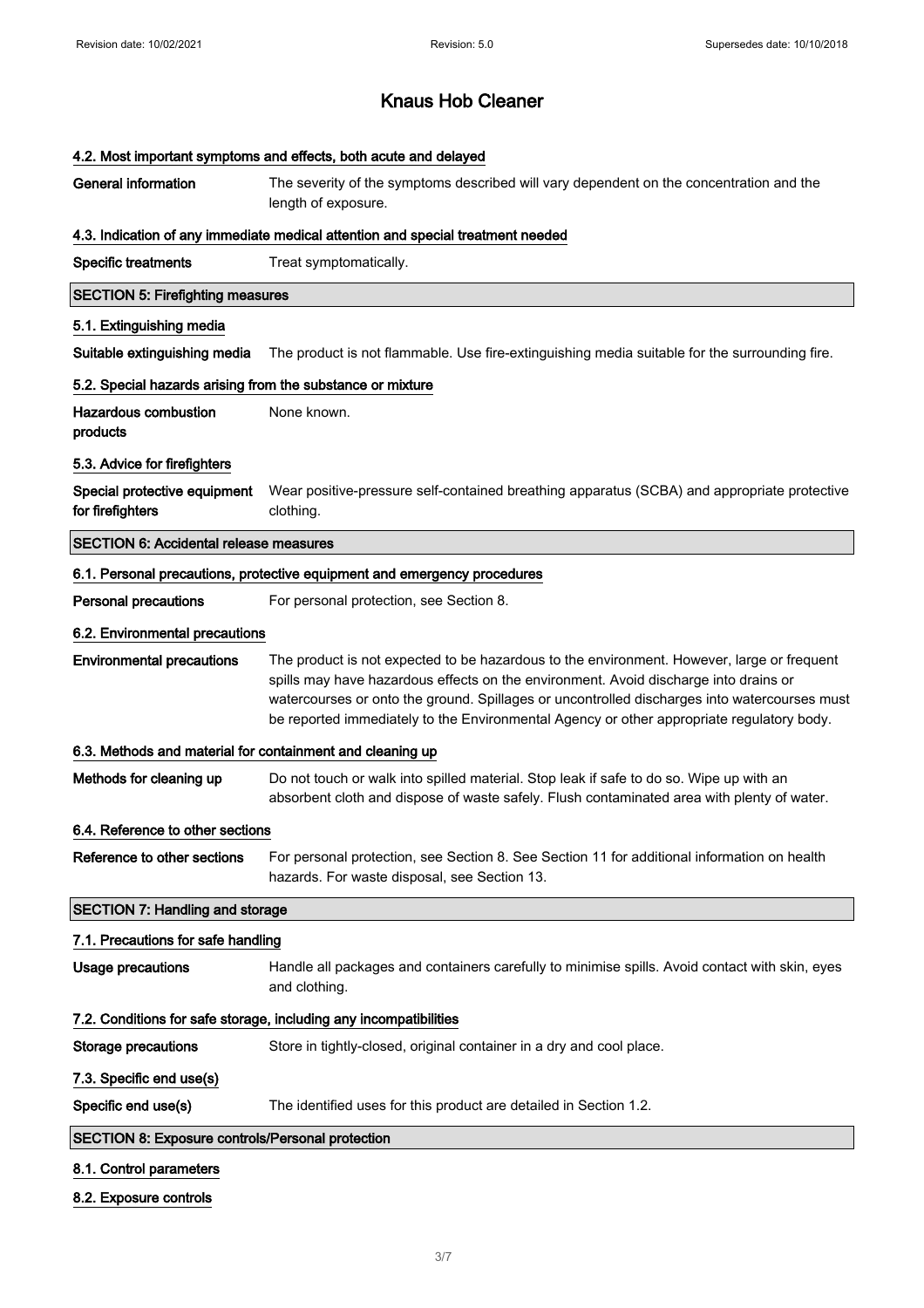#### Protective equipment

**ANT** 



| Appropriate engineering<br>controls                | Provide adequate ventilation. Observe any occupational exposure limits for the product or<br>ingredients.                                                                                                                                |
|----------------------------------------------------|------------------------------------------------------------------------------------------------------------------------------------------------------------------------------------------------------------------------------------------|
| Eye/face protection                                | Wear eye protection.                                                                                                                                                                                                                     |
| Hand protection                                    | Wear protective gloves.                                                                                                                                                                                                                  |
| Other skin and body<br>protection                  | Wear appropriate clothing to prevent skin contamination.                                                                                                                                                                                 |
| Hygiene measures                                   | Do not eat, drink or smoke when using this product. Wash hands thoroughly after handling.<br>Wash promptly with soap and water if skin becomes contaminated. Take off immediately all<br>contaminated clothing and wash it before reuse. |
| Respiratory protection                             | If ventilation is inadequate, suitable respiratory protection must be worn. Respirator selection<br>must be based on exposure levels, the hazards of the product and the safe working limits of<br>the selected respirator.              |
| <b>Environmental exposure</b><br>controls          | Keep container tightly sealed when not in use.                                                                                                                                                                                           |
| <b>SECTION 9: Physical and chemical properties</b> |                                                                                                                                                                                                                                          |

### 9.1. Information on basic physical and chemical properties

| a. I. Illiolination on basic physical and chemical properties |                                                                     |
|---------------------------------------------------------------|---------------------------------------------------------------------|
| Appearance                                                    | Clear liquid.                                                       |
| Colour                                                        | Colourless.                                                         |
| Odour                                                         | No characteristic odour.                                            |
| pH                                                            | pH (concentrated solution): 7.5 - 9.5                               |
| <b>Relative density</b>                                       | 1.01 - 1.03 @ 20 $^{\circ}$ C                                       |
| Solubility(ies)                                               | Soluble in water.                                                   |
| 9.2. Other information                                        |                                                                     |
| <b>SECTION 10: Stability and reactivity</b>                   |                                                                     |
| 10.1. Reactivity                                              |                                                                     |
| <b>Reactivity</b>                                             | There are no known reactivity hazards associated with this product. |
| 10.2. Chemical stability                                      |                                                                     |
| <b>Stability</b>                                              | Stable at normal ambient temperatures and when used as recommended. |
| 10.3. Possibility of hazardous reactions                      |                                                                     |
| Possibility of hazardous<br>reactions                         | None known.                                                         |
| 10.4. Conditions to avoid                                     |                                                                     |
| <b>Conditions to avoid</b>                                    | Avoid exposure to high temperatures or direct sunlight.             |
| 10.5. Incompatible materials                                  |                                                                     |
| Materials to avoid                                            | None known.                                                         |
| 10.6. Hazardous decomposition products                        |                                                                     |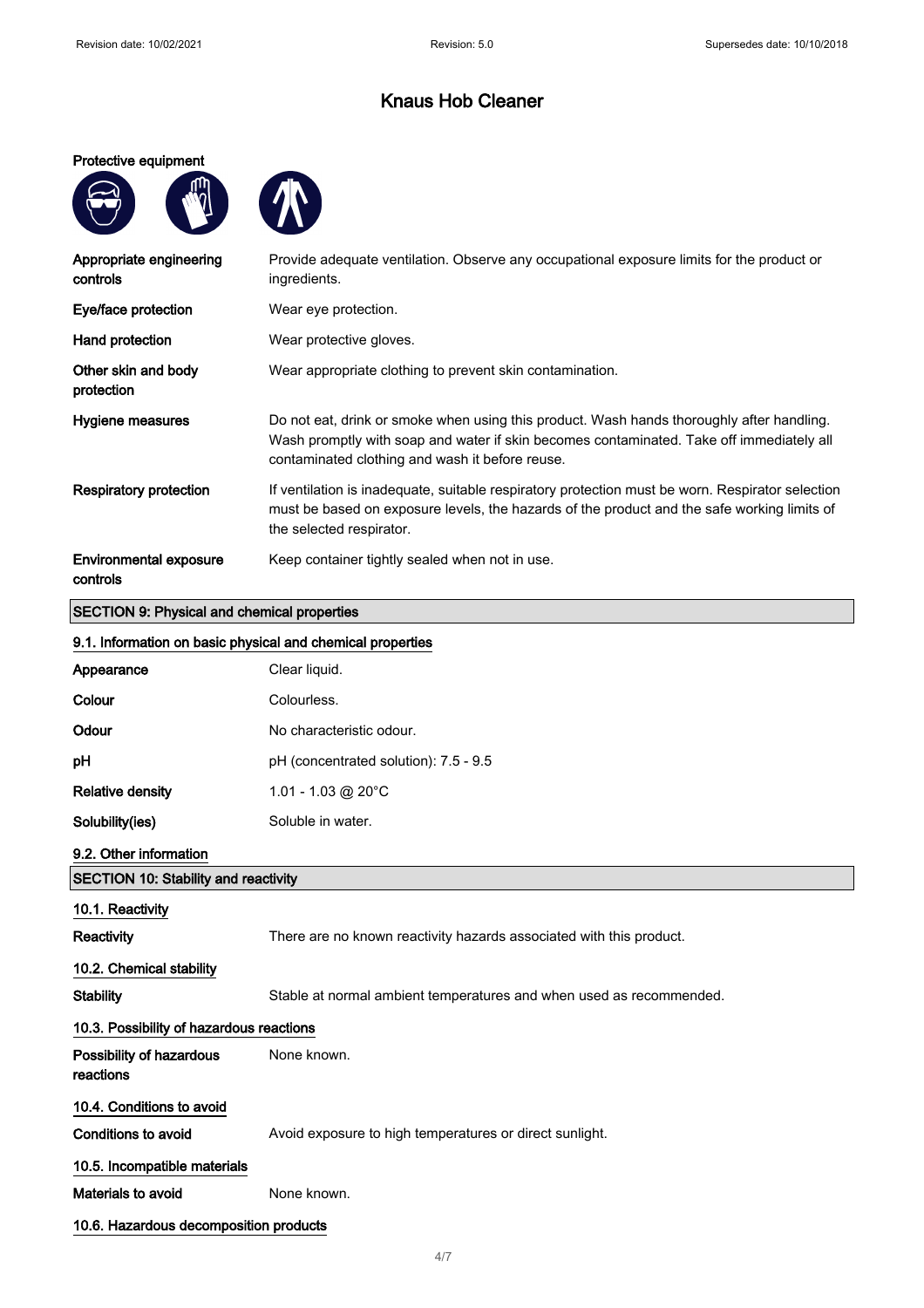| Hazardous decomposition<br>products          | None known.                                                                                                                                                                     |
|----------------------------------------------|---------------------------------------------------------------------------------------------------------------------------------------------------------------------------------|
| <b>SECTION 11: Toxicological information</b> |                                                                                                                                                                                 |
| 11.1. Information on toxicological effects   |                                                                                                                                                                                 |
| <b>Inhalation</b>                            | Gas or vapour in high concentrations may irritate the respiratory system.                                                                                                       |
| Ingestion                                    | May cause discomfort if swallowed.                                                                                                                                              |
| Skin contact                                 | May cause irritation.                                                                                                                                                           |
| Eye contact                                  | May irritate eyes.                                                                                                                                                              |
| <b>SECTION 12: Ecological information</b>    |                                                                                                                                                                                 |
| Ecotoxicity                                  | The product is not expected to be hazardous to the environment.                                                                                                                 |
| 12.1. Toxicity                               |                                                                                                                                                                                 |
| <b>Toxicity</b>                              | Any effect from spillages are likely to be minimal due to the dilute nature of the product.<br>However, large or frequent spills may have hazardous effects on the environment. |
| 12.2. Persistence and degradability          |                                                                                                                                                                                 |
|                                              | Persistence and degradability The product is expected to be biodegradable.                                                                                                      |
| 12.3. Bioaccumulative potential              |                                                                                                                                                                                 |
| <b>Bioaccumulative potential</b>             | The product does not contain any substances expected to be bioaccumulating.                                                                                                     |
| 12.4. Mobility in soil                       |                                                                                                                                                                                 |
| <b>Mobility</b>                              | The product is soluble in water.                                                                                                                                                |
| 12.5. Results of PBT and vPvB assessment     |                                                                                                                                                                                 |
| Results of PBT and vPvB<br>assessment        | This product does not contain any substances classified as PBT or vPvB.                                                                                                         |
| 12.6. Other adverse effects                  |                                                                                                                                                                                 |
| Other adverse effects                        | None known.                                                                                                                                                                     |
| <b>SECTION 13: Disposal considerations</b>   |                                                                                                                                                                                 |
| 13.1. Waste treatment methods                |                                                                                                                                                                                 |
| <b>General information</b>                   | Care should be taken when handling emptied containers that have not been thoroughly<br>cleaned or rinsed out.                                                                   |
| <b>Disposal methods</b>                      | Dispose of waste to licensed waste disposal site in accordance with the requirements of the<br>local Waste Disposal Authority.                                                  |
| <b>SECTION 14: Transport information</b>     |                                                                                                                                                                                 |
| General                                      | The product is not covered by international regulations on the transport of dangerous goods<br>(IMDG, IATA, ADR/RID).                                                           |
| 14.1. UN number                              |                                                                                                                                                                                 |
| Not applicable.                              |                                                                                                                                                                                 |

### 14.2. UN proper shipping name

Not applicable.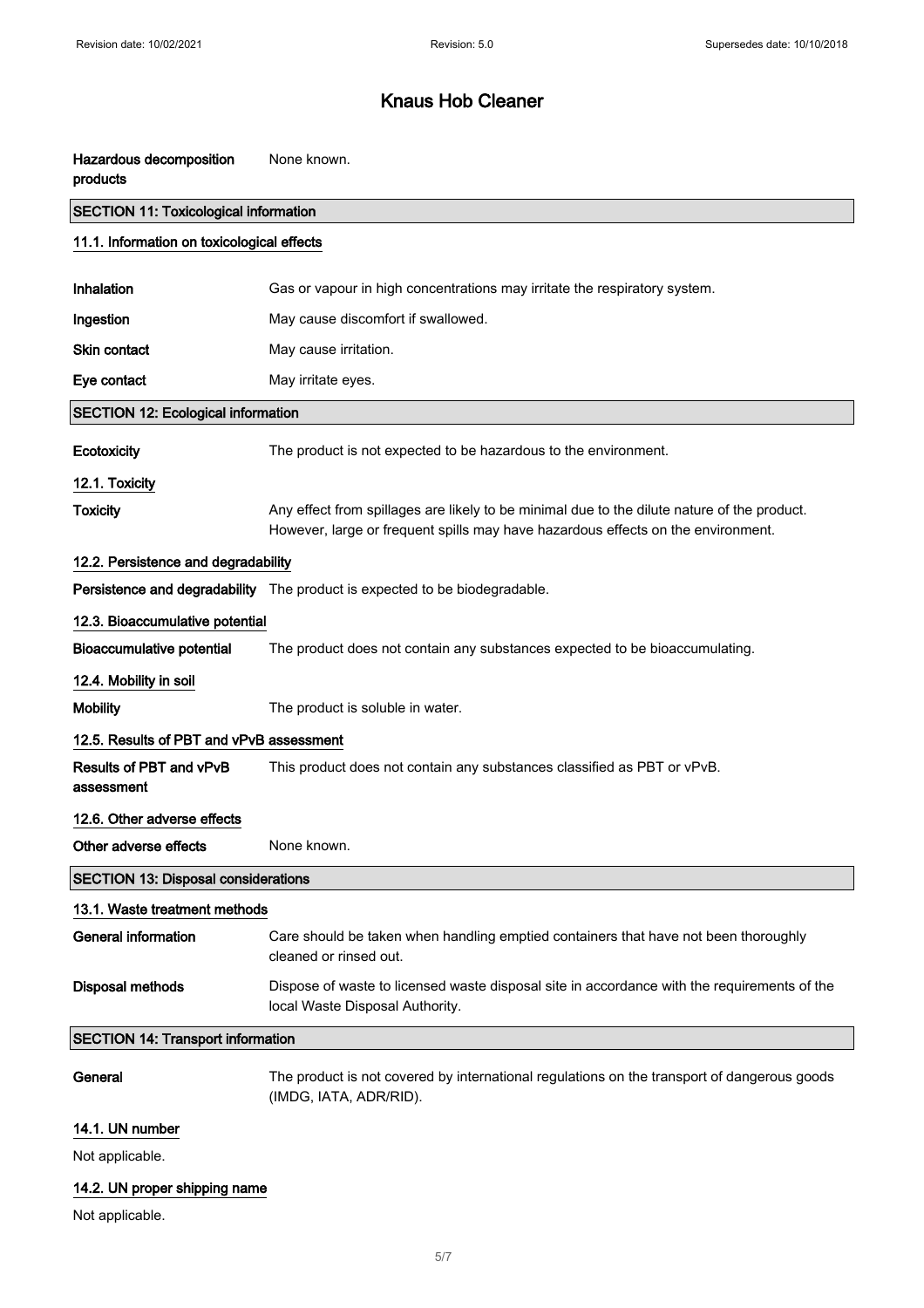### 14.3. Transport hazard class(es)

No transport warning sign required.

### 14.4. Packing group

Not applicable.

#### 14.5. Environmental hazards

Environmentally hazardous substance/marine pollutant No.

#### 14.6. Special precautions for user

Not applicable.

### 14.7. Transport in bulk according to Annex II of MARPOL and the IBC Code

Transport in bulk according to Not applicable. Annex II of MARPOL 73/78 and the IBC Code

SECTION 15: Regulatory information

| 15.1. Safety, health and environmental regulations/legislation specific for the substance or mixture |                                                                                                                                                                                                                                                                                                                                                                                                                                                                                                                                                                                                                                                                                                                                                                                                                                                                                                                                                                                                                                                                                                                                                                                                                                                                                                                    |
|------------------------------------------------------------------------------------------------------|--------------------------------------------------------------------------------------------------------------------------------------------------------------------------------------------------------------------------------------------------------------------------------------------------------------------------------------------------------------------------------------------------------------------------------------------------------------------------------------------------------------------------------------------------------------------------------------------------------------------------------------------------------------------------------------------------------------------------------------------------------------------------------------------------------------------------------------------------------------------------------------------------------------------------------------------------------------------------------------------------------------------------------------------------------------------------------------------------------------------------------------------------------------------------------------------------------------------------------------------------------------------------------------------------------------------|
| <b>National regulations</b>                                                                          | Control of Substances Hazardous to Health Regulations 2002 (as amended).<br>Dangerous Substances and Explosive Atmospheres Regulations 2002.<br>EH40/2005 Workplace exposure limits.<br>Health and Safety at Work etc. Act 1974 (as amended).<br>The Carriage of Dangerous Goods and Use of Transportable Pressure Equipment<br>Regulations 2009 (SI 2009 No. 1348) (as amended) ["CDG 2009"].<br>The Chemicals (Hazard Information and Packaging for Supply) Regulations 2009 (SI 2009<br>No. 716).                                                                                                                                                                                                                                                                                                                                                                                                                                                                                                                                                                                                                                                                                                                                                                                                               |
| <b>EU</b> legislation                                                                                | Commission Decision 2000/532/EC as amended by Decision 2001/118/EC establishing a list<br>of wastes and hazardous waste pursuant to Council Directive 75/442/EEC on waste and<br>Directive 91/689/EEC on hazardous waste with amendments.<br>Commission Directive 2000/39/EC of 8 June 2000 establishing a first list of indicative<br>occupational exposure limit values in implementation of Council Directive 98/24/EC on the<br>protection of the health and safety of workers from the risks related to chemical agents at<br>work (as amended).<br>Commission Regulation (EU) No 453/2010 of 20 May 2010.<br>Dangerous Preparations Directive 1999/45/EC.<br>Dangerous Substances Directive 67/548/EEC.<br>Regulation (EC) No 1272/2008 of the European Parliament and of the Council of 16<br>December 2008 on classification, labelling and packaging of substances and mixtures (as<br>amended).<br>Regulation (EC) No 648/2004 of the European Parliament and of the Council of 31 March<br>2004 on detergents (as amended).<br>Regulation (EC) No 1907/2006 of the European Parliament and of the Council of 18<br>December 2006 concerning the Registration, Evaluation, Authorisation and Restriction of<br>Chemicals (REACH) (as amended).<br>Commission Regulation (EU) No 2015/830 of 28 May 2015. |
| Guidance                                                                                             | Workplace Exposure Limits EH40.                                                                                                                                                                                                                                                                                                                                                                                                                                                                                                                                                                                                                                                                                                                                                                                                                                                                                                                                                                                                                                                                                                                                                                                                                                                                                    |

### 15.2. Chemical safety assessment

No chemical safety assessment has been carried out.